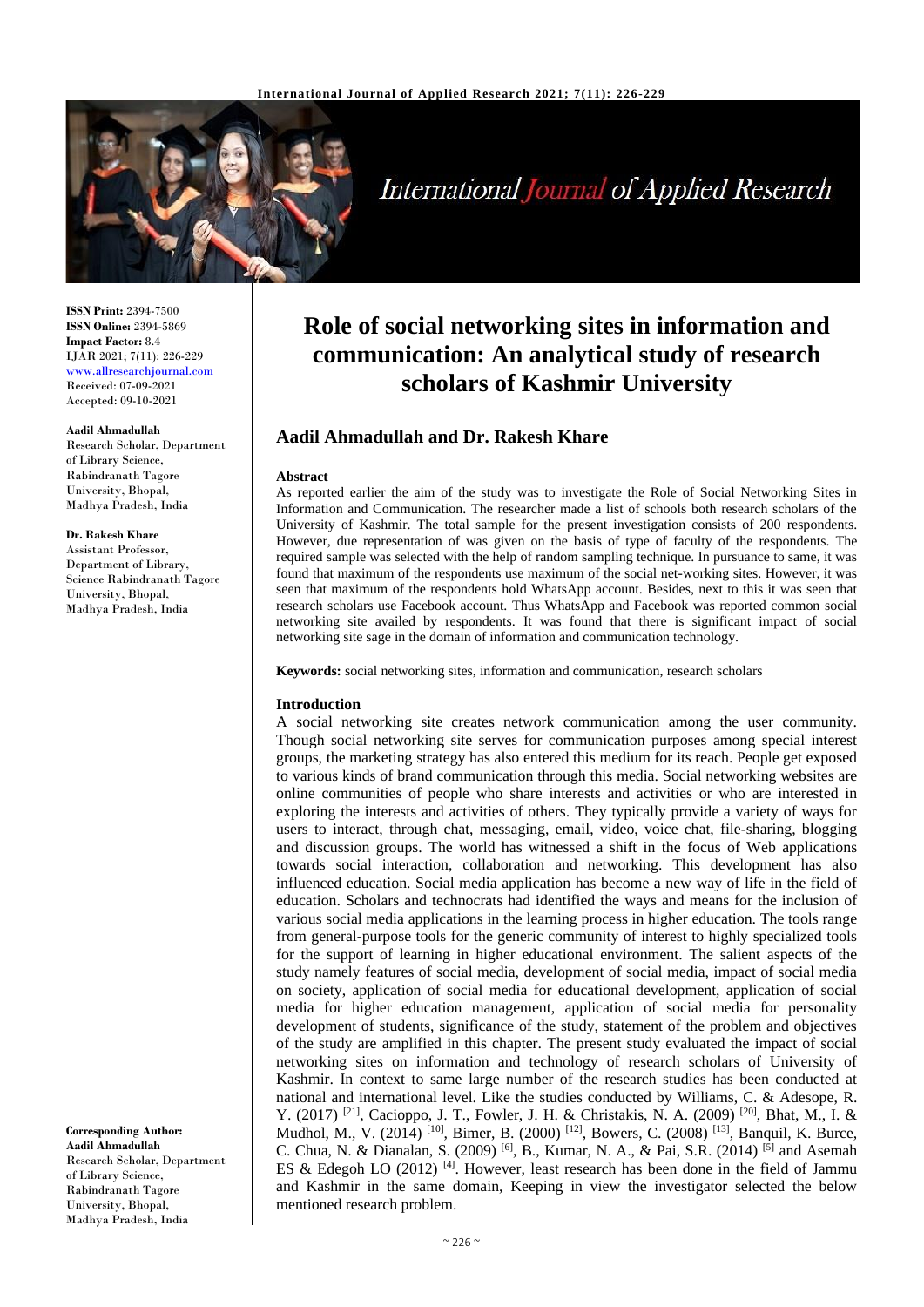**Research problem:** The statement of the research problem is as under:

"Role of Social Networking Sites in Information and Communication: An Analytical Study of Research Scholars of Kashmir University".

**Objectives:** The objectives of the study are as under:

- 1) To explore the role social networking sites on below mentioned domains of the information and communication:
- a) Type of social networking site sage
- b) Tools for social-networking site usage
- c) Frequency of social-networking site usage

**Hypothesis:** Based on the richness background of the knowledge the investigator presumed the below mentioned research problem:

- 1) Social networking sites has positive impact on below mentioned domains of the Information and Communication:
- a) Type of social networking site sage.
- b) Tools for social-networking site usage.
- c) Frequency of social-networking site usage.

**Methodology:** the present study was carried with the help of descriptive research. The parameters involved in the methodology are reported as under:

**Sampling procedure:** The researcher made a list of schools both research scholars of the University of Kashmir. The total sample for the present investigation consists of 200 respondents. However, due representation of was given on the basis of type of faculty of the respondents. The required sample was selected with the help of random sampling technique.

**Statistical treatment:** The collected data was put to suitable statistical treatment by sing frequency distribution, percentage, standard deviation and independent 't' test.

**Analysis and interpretation of the data:** The data has been analysed with the help of descriptive and comparative analysis. The detailed analysis and interpretation is reported as under:

| <b>Dimension-I</b> |                               |                  |                   |  |  |  |
|--------------------|-------------------------------|------------------|-------------------|--|--|--|
| S. No.             | <b>Social Networking site</b> | <b>Frequency</b> | <b>Percentage</b> |  |  |  |
| 1.                 | Facebook                      | 170              | 85                |  |  |  |
| 2.                 | WhatsApp                      | 180              | 90.00             |  |  |  |
| 3.                 | Twitter                       | 40               | 20                |  |  |  |
| 4.                 | Research gate                 | 50               | 25.00             |  |  |  |
| 5.                 | LinkedIn                      | 05               | 2.50              |  |  |  |
| 6.                 | $Google+$                     | 03               | 1.50              |  |  |  |
| 7.                 | Academia.edu                  | $\overline{c}$   | 1.00              |  |  |  |
| 8.                 | My Space                      | 3                | 1.50              |  |  |  |
| 9.                 | Blogger.com                   |                  | 2.00              |  |  |  |
| 10.                | Other Specify please          | 0.00             | 0.00              |  |  |  |

**Table 1:** Showing the type of social networking site used by respondents. (N=200)



**Fig 1:** Showing the type of social networking site used by respondents (Research Scholars). (N=200)

#### **Discussion**

the results reported in Table 1 gives information about the frequency percent wise distribution of the research scholars on their usage of social networking sites (dimension-I). In this dimension the respondents were allowed to submit multiple responses. According the results reveal that 85% (F=170) use Facebook in their day to day usage. Besides, 90% (F=180) use WhatsApp in their day to day usage. In addition to this, it was seen that 20% (F=40) use Twitter in their day to day usage. Further, it was seen that  $%$  (F=180) use Twitter WhatsApp in their day to day usage. The results reported in the same table reveal that  $25\%$  (F=50) use research gate site in their day to day usage. The results inferred that 2.50% (F=05) were seen LinkedIn usage in day to day life. In the meantime, it was seen that  $1.50\%$  (F=03) were seen with using  $Google + 1.50\%$  ( $F=03$ ). The results further reveal that  $1.50\%$  (F=3.00) were found who use academia.edu in their day to day usage. The results reveal that  $1.50\%$  (F=3.00) use My Space for gaining day to day information. In pursuance to same, it was found that 2.00% (F=4.00) use Blogger.com for gaining day to day information. In pursuance to same, it was found that 0.00% (F=0.00) use other social networking sites for gaining day to day information.

Thus, from the above reported results it can be inferred that maximum of the respondents use maximum of the social net-working sites. However, it was seen that maximum (90%) of the respondents hold WhatsApp account. Besides, next to this it was seen that 85% research scholars use Facebook account. Thus WhatsApp and Facebook was reported common social networking site availed by respondents.

**Table 2:** Showing the tools used by respondents (Research Scholars) for using social networking site. (N=200)

| Dimension-II: Tools for using SNSs |      | <b>Frequency Percentage</b> |
|------------------------------------|------|-----------------------------|
| Laptop                             | 150  | 75.00                       |
| P.C.                               | 20   | 10.00                       |
| Mobile                             | 190  | 95.00                       |
| Other<br>Specify please            | 0.00 | 0.00                        |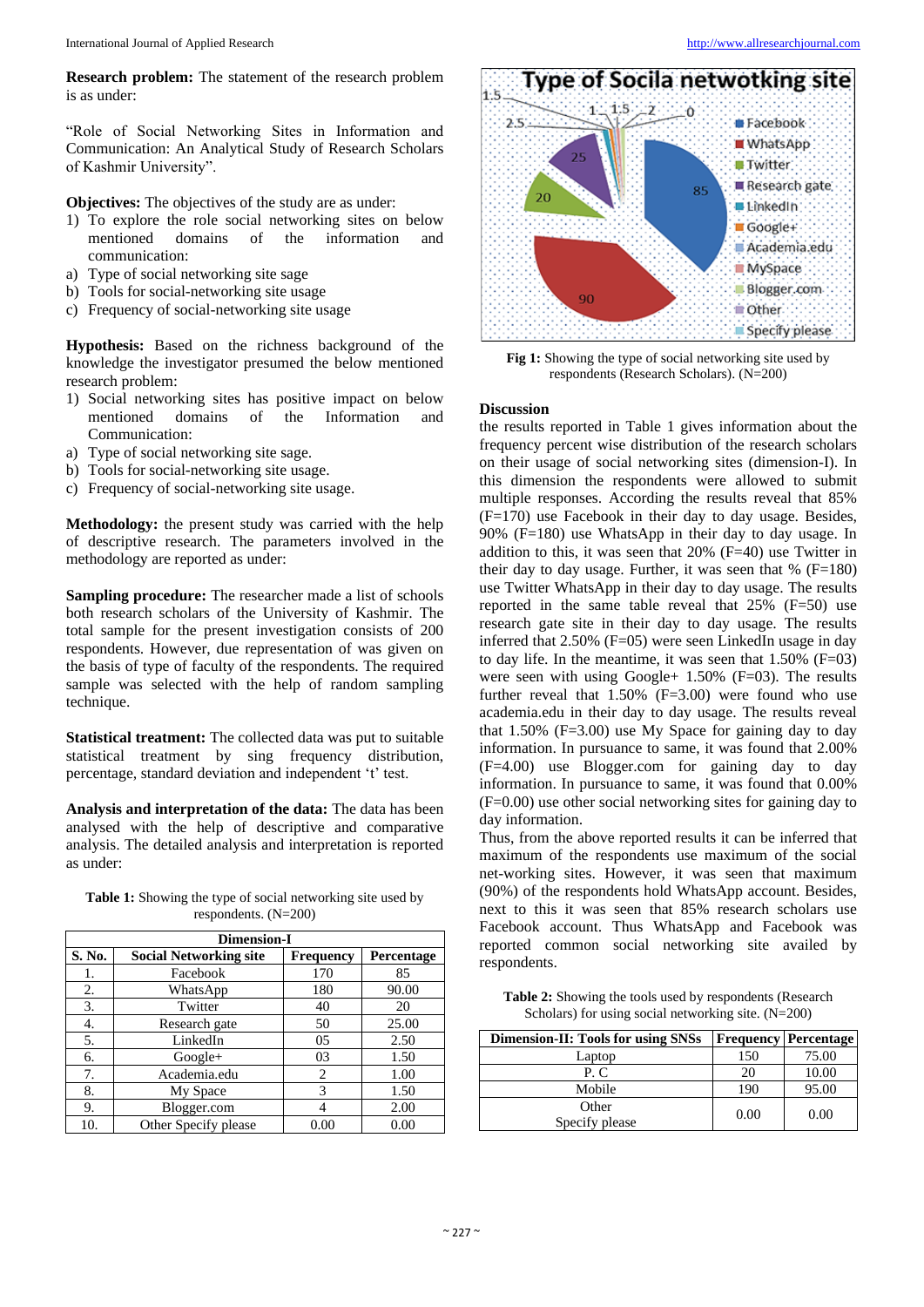

**Fig 2:** Showing the graphical representation on the tools used by respondents (Research Scholars) for using social networking site

# **Discussion**

The results reported in Table 2 gives information about the frequency percent wise distribution of the research scholars on their tools used by respondents (Research Scholars) for using social networking site (Dimension-II). In this dimension the respondents were allowed to submit multiple responses. Accordingly, the results reveal that  $75\%$  (F=150) use laptops for getting internet access in their day to day usage. Besides, 10% (F=20.00) use personal computers for getting access in their day to day internet usage. Further, 95% (F=190) use smart phones for getting internet access in their day to day usage. In addition to this, no any respondents was seen using any other device for using social networking sites in their day to day life.

Therefore from the above discussion, it was found that Mobile device and laptop was found the most common device used by the respondents for using social networking sites. It was found that that 75% (F=150) use laptops for getting internet access in their day to day usage. Further, 95% (F=190) use smart phones for getting internet access in their day to day usage.

**Table 3:** Showing the place used by respondents (Research Scholars) location for using social networking site. (N=200)

| Dimension-III: Place for accessing SNSs Frequency Percentage |                               |     |       |
|--------------------------------------------------------------|-------------------------------|-----|-------|
|                                                              | Department                    | 50  | 25.00 |
|                                                              | Computer center               | 03  | 1.50  |
|                                                              | Home                          | 140 | 70.00 |
|                                                              | Cyber Café                    | ю   | 5.00  |
|                                                              | Anywhere through Mobile usage | 190 | 95.00 |





# **Discussion**

The results reported in table 3 gives information about the frequency percent wise distribution of the research scholars on the basis of their place for using social networking site (Dimension-III). In this dimension the respondents were allowed to submit multiple responses. Accordingly, the results reveal that 25% (F=50) use social networking site in their departments. In addition to this it was seen that 1.50% (F=03) use social networking site in their computer centres. Besides, it was seen that  $80\%$  (F=140) use social networking site at their respective homes. In addition to this, it was seen that  $5.00\%$  (F=10) use social networking site at cyber cafes. The results reveal that  $95.00$  (F=190) use social networking sites at anywhere through mobile usage. Therefore, from the above discussion maximum respondents 80% (F=140) use social networking site at their respective homes and 95.00 (F=190) use social networking sites at anywhere through mobile usage.

### **Conclusion**

As reported earlier the aim of the study was to investigate the Role of Social Networking Sites in Information and Communication. In pursuance to same, it was found that maximum of the respondents use maximum of the social net-working sites. However, it was seen that maximum of the respondents hold WhatsApp account. Besides, next to this it was seen that research scholars use Facebook account. Thus WhatsApp and Facebook was reported common social networking site availed by respondents. It was found that there is significant impact of social networking site sage in the domain of information and communication technology.

**Competing interest:** The research declared that no potential if interest with respect to authorship, research and publication of this article.

# **References**

- 1. Althaf M. Online Social Networking & the Right to Privacy: The Conflicting Rights of Privacy & Expression. International Journal of Law & Information Technology 2011;15(18):110-132.
- 2. Althaf, Marsoof. Online Social Networking and the Right to Privacy: The Conflicting Rights of Privacy and Expression. Int. Jnl. of Law and Info. Technology 2011, 110.
- 3. Alvin ML, Chris P. Defining Appropriate Professional Behaviour for Faculty & University Students on Social Networking Websites. Springer Science & Business Media 2011;18:178-198.
- 4. Asemah ES, Edegoh LO. New Media & Political Advertising in Nigeria: Prospects & Challenges. African Research Review 2012;6(4):248-265.
- 5. B, Kumar NA, Pai SR. Correlation between Affect & Internet Addiction in Undergraduate Medical Students in Mangalore. Journal of Addiction Research Theory 2014;5(12):175-198.
- 6. Banquil K, Burce C, Chua N, Dianalan S. Social Networking Sites Affect One's Academic Performance Adversely. Published M. Phil Thesis UST College of Nursing 2009, 1-42.
- 7. Banquil K, Burce C, Chua N, Dianalan S. Social Networking Sites Affect One's Academic Performance Adversely UST College of Nursing 2009, 1-42.